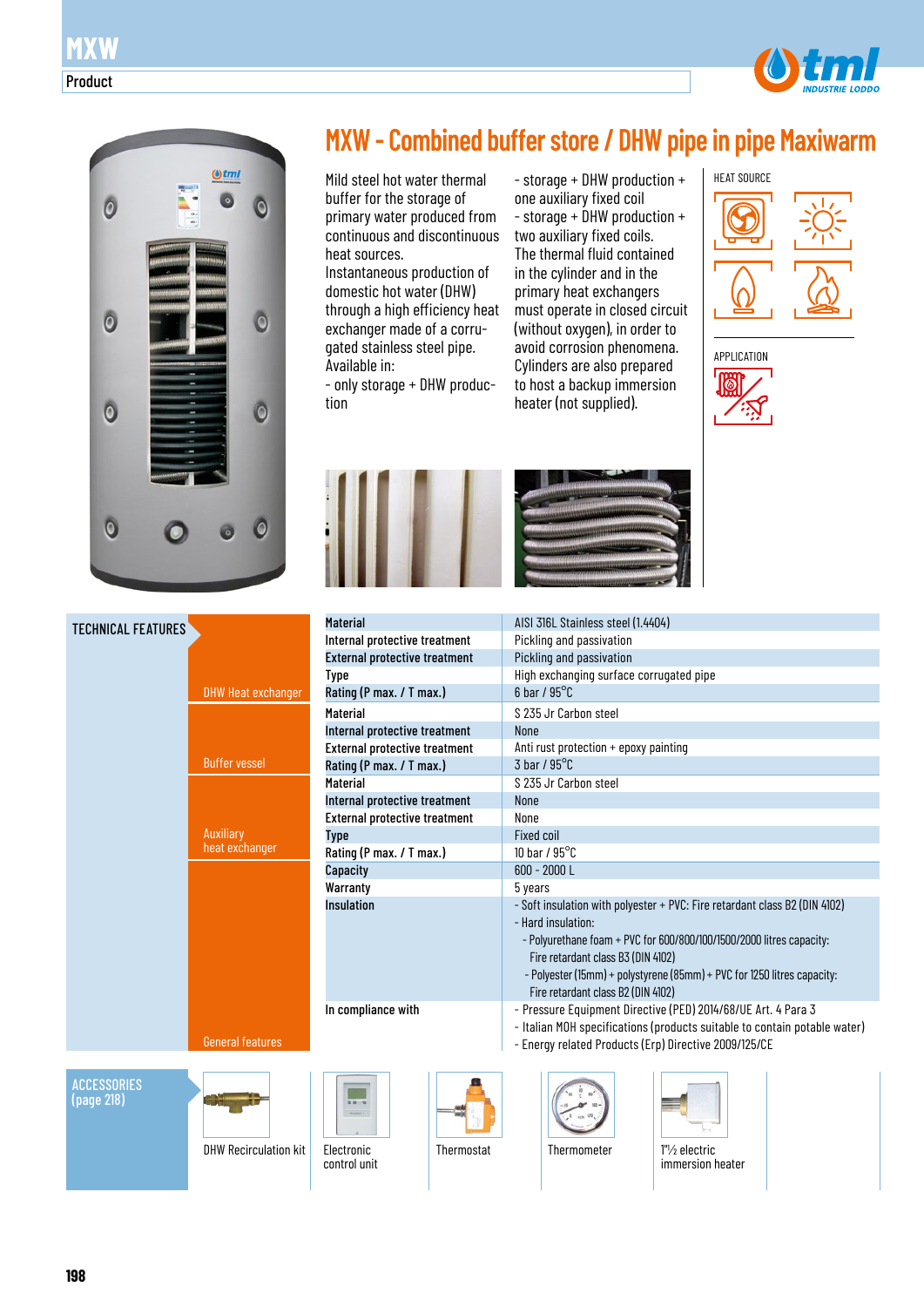



#### **MX0W - Hard insulation with rigid polyurethane foam and PVC jacket**

| <b>CODE</b>  | <b>INSULATION</b><br>THICK. (mm) | <b>FrP</b><br>CLASS | <b>HEAT LOSS S</b><br>(W) | <b>BUFFER</b><br>CAPACITY (L) | DHW HEAT FXCHANGER<br>$(m^2) / (L)^*$ |
|--------------|----------------------------------|---------------------|---------------------------|-------------------------------|---------------------------------------|
| MXOW 00600 R | 50                               | C                   | 94,7                      | 585,2                         | 5,5/31,9                              |
| MXOW 00800 R | 100                              | u                   | 109,9                     | 749.3                         | 7.0 / 40.6                            |
| MXOW 01000 R | 100                              | C                   | 113,8                     | 931,0                         | 7,5/43,5                              |
| MXOW 01250 R | 100                              | C                   | 140,0                     | 1266.8                        | 8.5/49.3                              |
| MXOW 01500 R | 100                              | u                   | 132,8                     | 1472.4                        | 10.0 / 58.0                           |
| MXOW 02000 R | 100                              | r<br>U              | 143,5                     | 1950,0                        | 12.0 / 69.6                           |

#### **MX0W - Soft insulation with polyester and PVC jacket**

| <b>CODE</b>         | <b>INSULATION</b><br>THICK. (mm) | FrP<br>CLASS | <b>HEAT LOSS S</b><br>(W) | <b>BUFFER</b><br>CAPACITY (L) | DHW HEAT FXCHANGER<br>$(m^2) / (L)^*$ |
|---------------------|----------------------------------|--------------|---------------------------|-------------------------------|---------------------------------------|
| <b>MXOW 00800 F</b> | 130                              | C            | 129,4                     | 749,3                         | 7,0/40,6                              |
| MXOW 01000 F        | 130                              | C            | 141.2                     | 931,0                         | 7.5 / 43.5                            |
| <b>MXOW 01250 F</b> | 130                              | C            | 159,6                     | 1266,8                        | 8,5/49,3                              |
| <b>MXOW 01500 F</b> | 130                              | C            | 168,2                     | 1472.4                        | 10.0 / 58.0                           |
| <b>MXOW 02000 F</b> | 130                              | C            | 184,0                     | 1950,0                        | 12.0 / 69.6                           |

#### **MX1W - Hard insulation with rigid polyurethane foam and PVC jacket**

| <b>CODE</b>         | <b>INSULATION</b><br>THICK. (mm) | ErP<br><b>CLASS</b> | <b>HEAT LOSS S</b><br>(W) | <b>BUFFER</b><br>CAPACITY (L) | <b>DHW HEAT</b><br>EXCHANGER $(m^2) / (L)^*$ | <b>AUXILIARY HEAT</b><br>EXCHANGER $(m^2) / (L)^*$ |
|---------------------|----------------------------------|---------------------|---------------------------|-------------------------------|----------------------------------------------|----------------------------------------------------|
| <b>MX1W 00600 R</b> | 50                               | C                   | 94,7                      | 585,2                         | 5,5/31,9                                     | 2,5/24,5                                           |
| <b>MX1W 00800 R</b> | 100                              | C                   | 109,9                     | 749,3                         | 7.0 / 40.6                                   | 2,5/24,5                                           |
| <b>MX1W 01000 R</b> | 100                              | C                   | 113,8                     | 931,0                         | 7,5/43,5                                     | 3,5/34,3                                           |
| <b>MX1W 01250 R</b> | 100                              | C                   | 140,0                     | 1266,8                        | 8.5/49.3                                     | 3,8/37,2                                           |
| <b>MX1W 01500 R</b> | 100                              | C                   | 132,8                     | 1472.4                        | 10,0/58,0                                    | 4,0/39,2                                           |
| <b>MX1W 02000 R</b> | 100                              | C                   | 143,5                     | 1950,0                        | 12.0 / 69.6                                  | 4.8 / 47.0                                         |

#### **MX1W - Soft insulation with polyester and PVC jacket**

| <b>CODE</b>         | <b>INSULATION</b><br>THICK. (mm) | ErP<br>CLASS | <b>HEAT LOSS S</b><br>(W) | <b>BUFFER</b><br>CAPACITY (L) | <b>DHW HEAT</b> | AUXILIARY HEAT<br>EXCHANGER $(m^2) / (L)^*$ EXCHANGER $(m^2) / (L)^*$ |
|---------------------|----------------------------------|--------------|---------------------------|-------------------------------|-----------------|-----------------------------------------------------------------------|
| <b>MX1W 00800 F</b> | 130                              | C            | 129,4                     | 749.3                         | 7,0/40,6        | 2,5/24,5                                                              |
| <b>MX1W 01000 F</b> | 130                              | C            | 141,2                     | 931,0                         | 7.5 / 43.5      | 3.5 / 34.3                                                            |
| <b>MX1W 01250 F</b> | 130                              | C            | 159,6                     | 1266,8                        | 8,5/49,3        | 3,8/37,2                                                              |
| <b>MX1W 01500 F</b> | 130                              | C            | 168,2                     | 1472.4                        | 10.0 / 58.0     | 4.0 / 39.2                                                            |
| <b>MX1W 02000 F</b> | 130                              | C            | 184,0                     | 1950,0                        | 12,0/69,6       | 4,8/47,0                                                              |

#### **MX2W - Hard insulation with rigid polyurethane foam and PVC jacket**

| <b>CODE</b>         | <b>INSULATION</b><br>THICK. (mm) | FrP<br><b>CLASS</b> | <b>HEAT LOSS S</b><br>(W) | <b>BUFFER</b><br>CAPACITY (L) | <b>DHW HEAT</b><br>$\frac{1}{2}$ EXCHANGER (m <sup>2</sup> )/(L) * LOWER (m <sup>2</sup> )/(L) * UPPER (m <sup>2</sup> )/(L) * | AUXII IARY HFAT FXCHANGFR |            |
|---------------------|----------------------------------|---------------------|---------------------------|-------------------------------|--------------------------------------------------------------------------------------------------------------------------------|---------------------------|------------|
| <b>MX2W 00600 R</b> | 50                               | C                   | 94.7                      | 585,2                         | 5.5 / 31.9                                                                                                                     | 2.5/24.5                  | 1.8 / 17.6 |
| MX2W 00800 R        | 100                              | u                   | 109,9                     | 749,3                         | 7,0/40,6                                                                                                                       | 2.5/24.5                  | 2.0 / 19.6 |
| <b>MX2W 01000 R</b> | 100                              |                     | 113.8                     | 931,0                         | 7,5/43,5                                                                                                                       | 3,5/34,3                  | 2,5/24,5   |
| MX2W 01250 R        | 100                              | r<br>u              | 140,0                     | 1266.8                        | 8.5/49.3                                                                                                                       | 3,8/37,2                  | 2,6/25,5   |
| <b>MX2W 01500 R</b> | 100                              | u                   | 132,8                     | 1472.4                        | 10,0/58,0                                                                                                                      | 4.0 / 39.2                | 2,8/27,4   |
| <b>MX2W 02000 R</b> | 100                              |                     | 143,5                     | 1950,0                        | 12.0 / 69.6                                                                                                                    | 4.8 / 47.0                | 3.8 / 37.2 |

### **MX2W - Soft insulation with polyester and PVC jacket**

|                     | <b>INSULATION</b> | FrP | <b>HEAT LOSS S BUFFER</b> |              | DHW HEAT                                                              | <b>AUXILIARY HEAT EXCHANGER</b> |            |
|---------------------|-------------------|-----|---------------------------|--------------|-----------------------------------------------------------------------|---------------------------------|------------|
| <b>CODE</b>         | THICK. (mm) CLASS |     | (W)'                      | CAPACITY (L) | EXCHANGER $(m^2) / (L)^*$ LOWER $(m^2) / (L)^*$ UPPER $(m^2) / (L)^*$ |                                 |            |
| <b>MX2W 00800 F</b> | 130               | C   | 109.9                     | 749.3        | 7.0 / 40.6                                                            | 2,5/24,5                        | 2,0/19,6   |
| MX2W 01000 F        | 130               | u   | 113,8                     | 931.0        | 7.5 / 43.5                                                            | 3,5/34,3                        | 2,5/24,5   |
| MX2W 01250 F        | 130               |     | 140,0                     | 1266,8       | 8,5/49,3                                                              | 3.8 / 37.2                      | 2,6/25,5   |
| <b>MX2W 01500 F</b> | 130               |     | 132,8                     | 1472.4       | 10.0 / 58.0                                                           | 4.0 / 39.2                      | 2.8 / 27.4 |
| <b>MX2W 02000 F</b> | 130               |     | 143,5                     | 1950,0       | 12,0/69,6                                                             | 4,8/47,0                        | 3,8/37,2   |

**MXW**

Codes

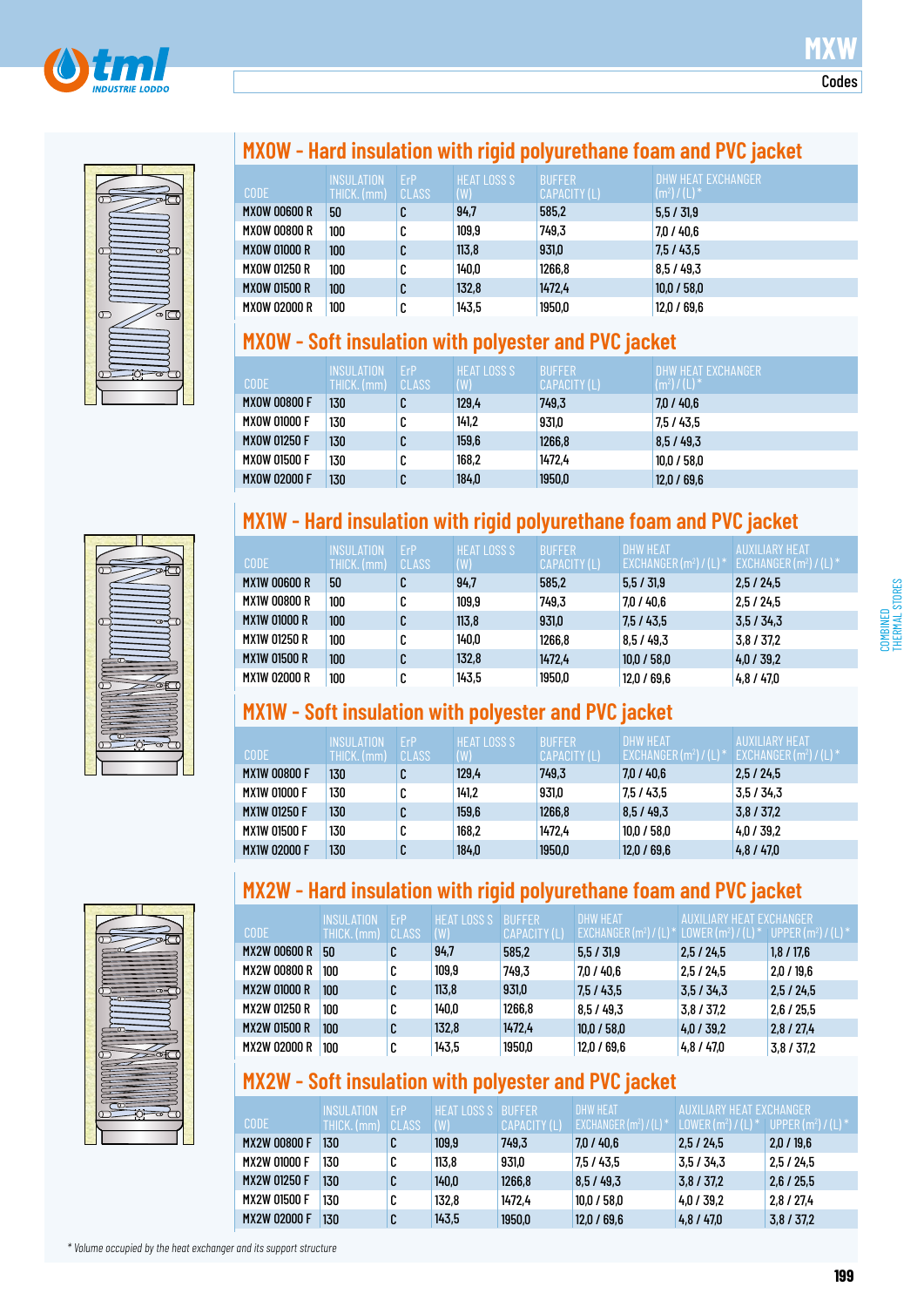









#### LEGEND

- 
- **b .** Biomass boiler flow
- **c .** Biomass boiler return
- **d .** Boiler flow
- **e .** Thermometer Sensor
- **g .** Boiler return
- **i .** Domestic cold water inlet
- **m.** Buffer vent
- **n .** Heating system return

**p .** Free connection

**u .** Domestic hot water outlet

- **v .** Heating system flow
- **w.** Opening for immersion heater
- **x .** Solar system flow
- **y .** Solar system return
- **z .** Low temperature heating system return

|                     | DIMENSIONS (mm) |      | <b>DEXT ** 1</b> |         | HEAT EXCHANGER (m <sup>2</sup> ) |       | <b>SS DHW</b>         | WEIGHT   |
|---------------------|-----------------|------|------------------|---------|----------------------------------|-------|-----------------------|----------|
| <b>MODEL</b>        |                 |      | (Hard/Soft ins.) |         | LOWER                            | UPPER | <b>HEAT EXCHANGER</b> | MX2W(kg) |
| <b>MX_W 00600 R</b> | 650             | 1895 | 750              | $2050*$ | 2,50                             | 1,80  | 5,50                  | 175      |
| MX_W 00800_         | 790             | 1750 | 990/1050         | 1745    | 2,50                             | 2,00  | 7,00                  | 212      |
| <b>MX_W 01000_</b>  | 790             | 2110 | 990/1050         | 2095    | 3,50                             | 2,50  | 7,50                  | 253      |
| MX_W 01250_         | 950             | 2075 | 1150/1210        | 2090    | 3,80                             | 2,60  | 8,50                  | 289      |
| <b>MX_W 01500_</b>  | 1000            | 2115 | 1200/1260        | 2145    | 4,00                             | 2,80  | 10,00                 | 316      |
| MX_W 02000_         | 1100            | 2380 | 1300/1360        | 2385    | 4,80                             | 3,80  | 12,00                 | 371      |

*\* For the 600 litres model, the tilt height refers to the insulated cylinder \*\* The insulation is removable except for the 600 litres model*

| <b>HEIGHTS (mm)</b> |     |     |     |      |      |      |      |      |         | <b>CONNECTIONS (GAS)</b> |                   |                               |  |
|---------------------|-----|-----|-----|------|------|------|------|------|---------|--------------------------|-------------------|-------------------------------|--|
| <b>MODEL</b>        |     |     |     |      |      |      |      |      | d g x y | re '                     | ίu                | $\frac{1}{2}$ b c m n p v w z |  |
| <b>MX_W 00600 R</b> | 235 | 315 | 700 | 1000 | 1120 | 1270 | 1480 | 1630 | ľ"      | $\frac{1}{2}$            | $1''\frac{1}{4}$  | $1''\frac{1}{2}$              |  |
| MX_W 00800_         | 275 | 355 | 655 | 875  | 1015 | 1145 | 1345 | 1410 | 111     | $\frac{1}{2}$            | 1 <sup>n</sup> /4 | $1''\frac{1}{2}$              |  |
| MX_W 01000_         | 275 | 350 | 810 | 1035 | 1195 | 1355 | 1675 | 1755 | 1"      | $\frac{1}{2}$            | $1''\frac{1}{4}$  | $1''\frac{1}{2}$              |  |
| MX_W 01250_         | 320 | 400 | 745 | 1060 | 1200 | 1380 | 1600 | 1705 | 111     | $\frac{1}{2}$            | 1 <sup>n</sup> /4 | $1''\frac{1}{2}$              |  |
| MX_W 01500_         | 340 | 420 | 765 | 1080 | 1220 | 1400 | 1620 | 1725 | 111     | $\frac{1}{2}$            | 1''/4             | $1''\frac{1}{2}$              |  |
| MX_W 02000_         | 370 | 450 | 930 | 1090 | 1230 | 1435 | 1710 | 1945 | 111     | $\frac{1}{2}$            | $1''\frac{1}{4}$  | $1''\frac{1}{2}$              |  |
|                     |     |     |     |      |      |      |      |      |         |                          |                   |                               |  |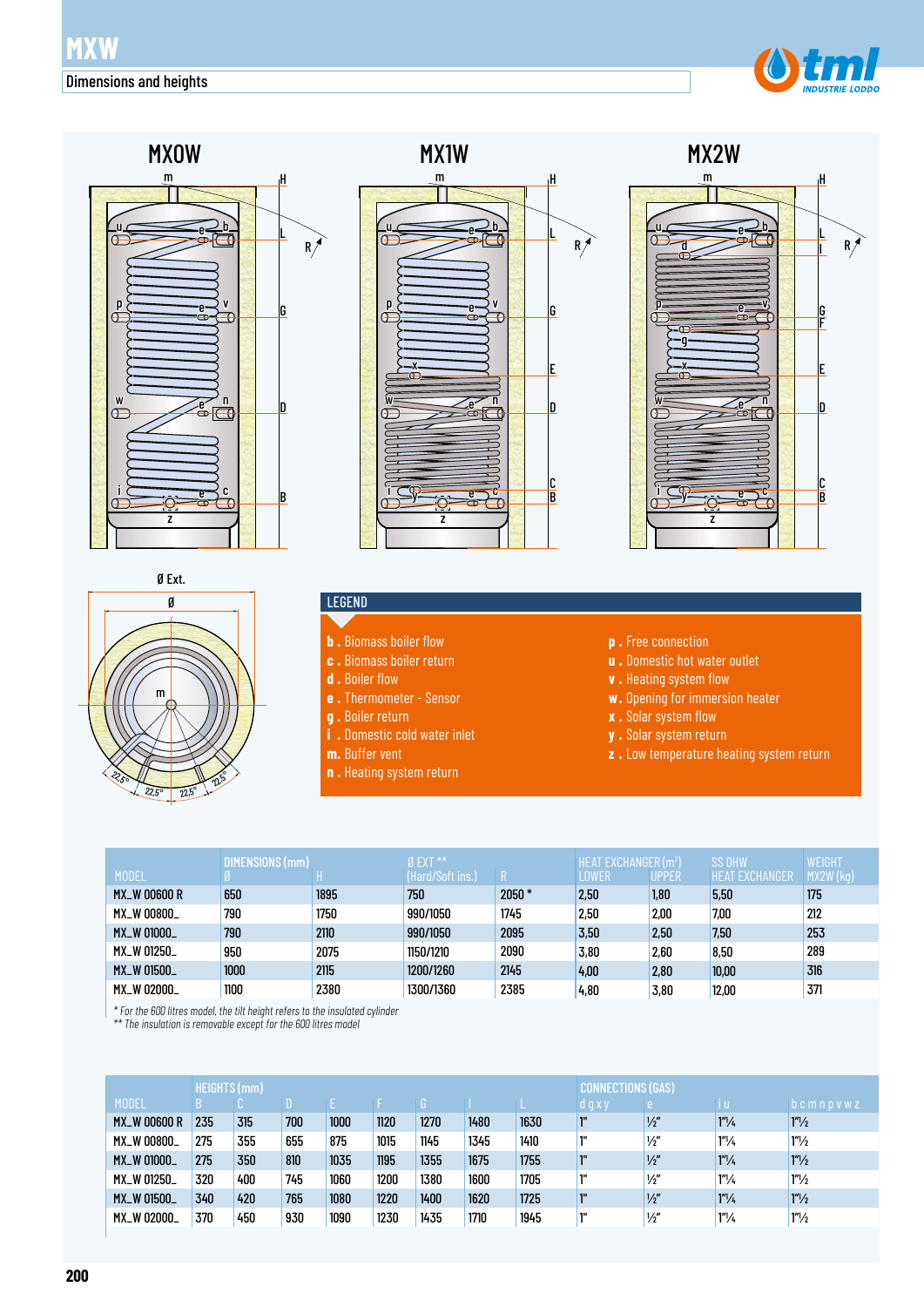

#### System layout and performance

*Disclaimer: this layout is purely indicative. It does not replace consultant's design*



#### LEGEND

- 
- **1 .** Domestic water expansion vessel
- **2 .** Domestic water drain
- **3 .** Domestic water safety valve (6 bar)
- **4 .** Strainer
- **5 .** Pressure reducing valve
- **7 .** DHW 3-way valve
- **8 .** Vent with valve
- **9 .** Solar system control unit
- **10 .** Solar system safety kit (6 bar)
- **11 .** Solar system expansion vessel
- **12 .** Heating system expansion vessel **13 .** Heating system safety valve
- **14 .** 3-way valve low temperature heating system

|                     | Lower heat exchanger performance |                                 |                    |                    |                    |                    | Upper heat exchanger performance       |                    |                    |                    |  |
|---------------------|----------------------------------|---------------------------------|--------------------|--------------------|--------------------|--------------------|----------------------------------------|--------------------|--------------------|--------------------|--|
| <b>CODE</b>         | m <sup>2</sup> (L)               | Power (kW)<br>$\Delta$ T* 10 °C | $\Delta T^*$ 15 °C | $\Delta T^*$ 20 °C | $\Delta T^*$ 25 °C | m <sup>2</sup> (L) | Power (kW)<br>$\Delta$ T* 10 °C $^{-}$ | $\Delta T^*$ 15 °C | $\Delta T^*$ 20 °C | $\Delta T^*$ 25 °C |  |
| <b>MX_W 00600 R</b> | 2,5(17,8)                        | 16.0                            | 24,0               | 32,0               | 40.0               | 1,8(12,8)          | 11.5                                   | 17,3               | 23,0               | 28,8               |  |
| MX_W 00800_         | 2,5(17,8)                        | 16.0                            | 24,0               | 32.0               | 40,0               | 2,0(14,2)          | 12.8                                   | 19,2               | 25,6               | 32,0               |  |
| MX_W 01000_         | 3,5(24,9)                        | 22.4                            | 33,6               | 44,8               | 56,0               | 2,5(17,8)          | 16.0                                   | 24,0               | 32,0               | 40,0               |  |
| MX_W 01250_         | 3,8(27,0)                        | 24,3                            | 36,5               | 48,6               | 60,8               | 2,6(18,5)          | 16,6                                   | 24,9               | 33,3               | 41,6               |  |
| <b>MX_W 01500_</b>  | 4,0(28,4)                        | 25.6                            | 38,4               | 51,2               | 64,0               | 2,8(19,9)          | 17,9                                   | 26,9               | 35,8               | 44,8               |  |
| MX_W 02000_         | 4,8(34,1)                        | 30,7                            | 46,0               | 61,4               | 76,7               | 3,8 (27,0)         | 24,3                                   | 36,5               | 48,6               | 60,8               |  |

*\* ∆T: difference between the average temperature of the heating fluid (inside the heat exchanger) and the average temperature of the heated fluid (internal to the buffer in the area affected by the coil).*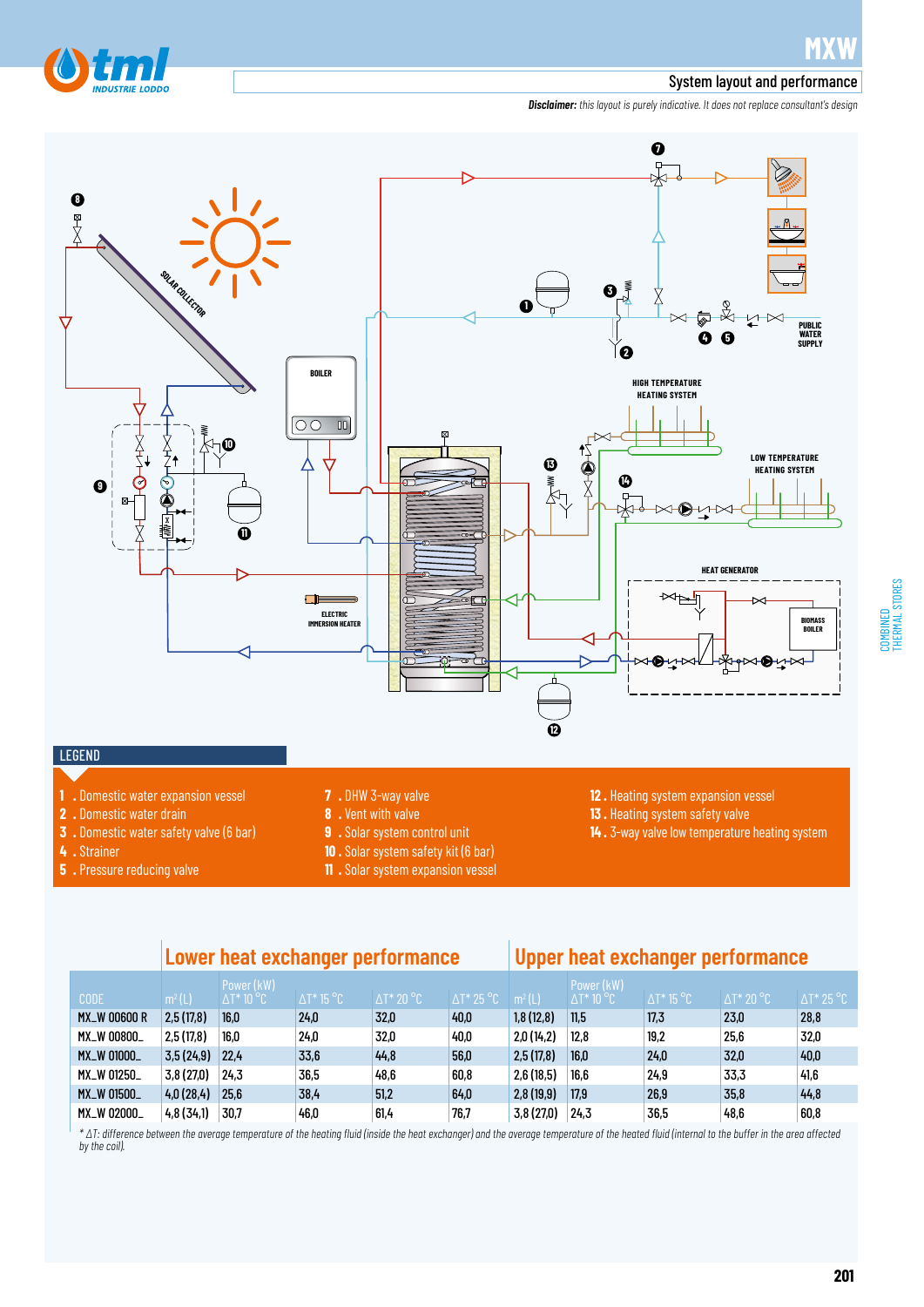

## **MX\_W Domestic Hot Water performance**

| <b>CODE</b>                                                                                          | <b>MX_W 00600 R</b> | MX_W 00800_ | MX_W 01000_                                                                                                          | MX_W 01250_  | <b>MX_W 01500_</b> | MX_W 02000_  |  |  |  |  |  |
|------------------------------------------------------------------------------------------------------|---------------------|-------------|----------------------------------------------------------------------------------------------------------------------|--------------|--------------------|--------------|--|--|--|--|--|
| DHW Heat exchanger $m^2(L)$                                                                          | 5,5(27,5)           | 7,0(35,0)   | 7,5(37,5)                                                                                                            | 8,5(42,5)    | 10,0(50,0)         | 12,0(60,0)   |  |  |  |  |  |
| DHW Power and flow rate (from 10 to 45 °C) in continuos draw at different primary side temperatures  |                     |             |                                                                                                                      |              |                    |              |  |  |  |  |  |
| Primary at 55 °C Kw (L/h)                                                                            | 31,8 (744)          | 45,7 (1069) | 50,5(1182)                                                                                                           | 58,9 (1739)  | 73.4 (1717)        | 91,3 (2137)  |  |  |  |  |  |
| Primary at 65 °C Kw (L/h)                                                                            | 49,1 (1207)         | 70,6 (1733) | 78,0 (1917)                                                                                                          | 91,0(2236)   | 113,4 (2786)       | 141,1 (3467) |  |  |  |  |  |
| Primary at 75 °C Kw (L/h)                                                                            | 57,5 (1412)         | 82,5 (2028) | 91,3(2242)                                                                                                           | 106,5 (2616) | 132,7 (3259)       | 165,1 (4056) |  |  |  |  |  |
|                                                                                                      |                     |             | DHW* producible with a 10 L/min flow rate from a totally heated buffer and a not running heat source                 |              |                    |              |  |  |  |  |  |
| Buffer at 55 $\degree$ C (L)                                                                         | 170                 | 265         | 352                                                                                                                  | 527          | 698                | 1113         |  |  |  |  |  |
| Buffer at 65 °C (L)                                                                                  | 232                 | 357         | 476                                                                                                                  | 712          | 941                | 1244         |  |  |  |  |  |
| Buffer at 70 °C (L)                                                                                  | 441                 | 564         | 701                                                                                                                  | 953          | 1107               | 1465         |  |  |  |  |  |
| DHW* producible with a 20 L/min flow rate from a totally heated buffer and a not running heat source |                     |             |                                                                                                                      |              |                    |              |  |  |  |  |  |
| Buffer at 55 °C (L)                                                                                  | 115                 | 170         | 221                                                                                                                  | 324          | 417                | 642          |  |  |  |  |  |
| Buffer at 65 $^{\circ}$ C (L)                                                                        | 157                 | 248         | 331                                                                                                                  | 498          | 664                | 1067         |  |  |  |  |  |
| Buffer at 70 °C (L)                                                                                  | 263                 | 376         | 486                                                                                                                  | 702          | 888                | 1333         |  |  |  |  |  |
|                                                                                                      |                     |             | DHW* producible with a 10 L/min flow rate, from a buffer heated only on the upper part and a not running heat source |              |                    |              |  |  |  |  |  |
| Buffer at 55 $^{\circ}$ C (L)                                                                        | 107                 | 166         | 217                                                                                                                  | 338          | 446                | 678          |  |  |  |  |  |
| Buffer at 65 $\degree$ C(L)                                                                          | 146                 | 224         | 293                                                                                                                  | 456          | 600                | 758          |  |  |  |  |  |
| Buffer at 70 °C (L)                                                                                  | 278                 | 353         | 432                                                                                                                  | 611          | 707                | 893          |  |  |  |  |  |
|                                                                                                      |                     |             | DHW* producible with a 20 L/min flow rate, from a buffer heated only on the upper part and a not running heat source |              |                    |              |  |  |  |  |  |
| Buffer at 55 $\degree$ C (L)                                                                         | 73                  | 106         | 136                                                                                                                  | 208          | 266                | 391          |  |  |  |  |  |
| Buffer at 65 $^{\circ}$ C (L)                                                                        | 99                  | 155         | 331                                                                                                                  | 319          | 424                | 650          |  |  |  |  |  |
| Buffer at 70 °C (L)                                                                                  | 166                 | 235         | 486                                                                                                                  | 450          | 567                | 812          |  |  |  |  |  |
| $N!$ **                                                                                              | 2.1                 | 3,2         | 4,0                                                                                                                  | 4,2          | 4,4                | 5,3          |  |  |  |  |  |
|                                                                                                      |                     |             |                                                                                                                      |              |                    |              |  |  |  |  |  |

*\* from 10 to 45 °C*

*\*\* Buffer at 70 °C, DHW from 10 to 45° C*